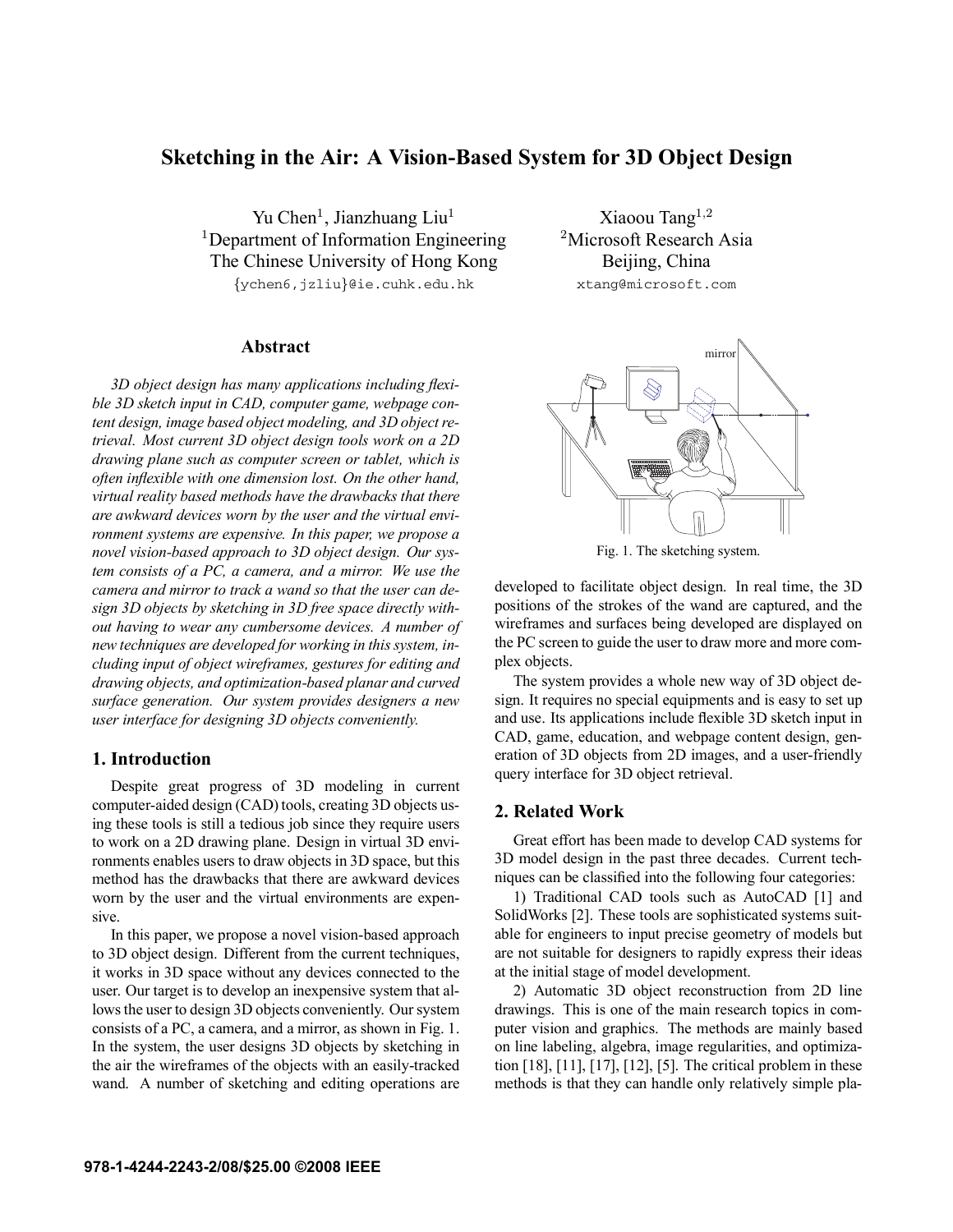nar objects at the current stage.

3) Sketch-based modeling user interfaces. Most traditional designers still prefer pencil and paper to mouse and keyboard in current CAD systems to sketch their ideas of shapes. To bridge the gap between the flexible 2D sketches and the rigid CAD systems, researchers have developed tools that try to convert 2D sketches into 3D models [17], [19], [8], [3], [9]. However, one physical limitation that cannot be overcome by these tools is that the sketching and editing operations are performed on a 2D plane (tablet or screen). With one dimension missing, the 3D positions of the strokes, surfaces, and objects drawn on a 2D plane are often ambiguous.

4) Design in virtual 3D environments. Virtual reality (VR) has been thought to be the perfect CAD system because the designer could work naturally and intuitively in a real 3D environment. However, such systems face problems in the cost of the equipments, the inflexibility to use, and the slow frame update rates. Researchers are trying to develop better techniques for 3D design in VR [16], [10], [4], [7] but they need special and awkward devices to operate by, or connect to, the user, making the design an unnatural process.

From the discussion above, we can see that the current methods for 3D model design are not good enough. Researchers still need to develop more friendly and inexpensive interfaces with better design methodology.

### **3. The Sketching System**

As shown in Fig. 1, our system consists of a video camera, a mirror, and a PC only. The user draws an object with a wand in the 3D free space. The tip of the wand is colored so that it is easy to track. The basic idea of 3D design in this system is that a 3D wireframe of an object is obtained by tracking the movement of the wand in 3D space, and then an automatic filling-in process generates a surface from the wireframe. We propose this system based on the observation that a designer thinks not in terms of surfaces, but rather in terms of the feature curves of an object which construct the wireframe. The whole flow chart of our system is shown in Fig. 2.

### **3.1. 3D Geometry of the System**

Being able to find the 3D position of the tip of the wand is the first step. In the system, the world frame  $(X, Y, Z)$ is defined as in Fig. 3, where the  $XY$  plane is parallel to the image plane  $xy$  of the camera and the distance between the origin O and the image plane is equal to the focal length  $f$ . With a simple calibration, the  $YZ$  plane can be set orthogonal to the mirror. The angle  $\theta$  between the  $Z$  axis and the mirror is less than  $90$  degrees so that the tip of the wand  $P_1 = (X_1, Y_1, Z_1)^T$  and its image  $\mathbf{P}_2 = (X_2, Y_2, Z_2)^T$  in the mirror always project to two



Fig. 2. Flow chart of 3D object design in the sketching system.



Fig. 3. Geometry of the system.

different points  ${\bf p}_1 = (x_1, y_1, f)^T$  and  ${\bf p}_2 = (x_2, y_2, f)^T$ on the image plane. To find the 3D coordinate of  $P_1$ , we need to know  $\theta$  and  $Z_0$ , where  $Z_0$  is the distance from **O** to  $A$  and  $A$  is the intersection of the  $Z$  axis and the mirror. The two parameters  $\theta$  and  $Z_0$  can be obtained by the calibration scheme discussed in Section 4.2.

The 3D position  $P_1 = (X_1, Y_1, Z_1)^T$  can be determined from the known  $\theta$ ,  $Z_0$ ,  $\mathbf{p}_1$ ,  $\mathbf{p}_2$ , and the geometrical relationship shown in Fig. 3. The formula for calculating  $P_1$  is derived in Section 4.1.

Our system is able to determine the 3D positions of the wand with sufficient accuracy. We have also tested the traditional stereo method using two cameras to find the depth of a spatial point. From our experiments, we have found that the new method has the following advantages: (a) easier to calibrate, (b) less time to track the wand due to only one video sequence to handle, and (c) larger 3D working space for object drawing if the volume to set up the two systems are the same. The last advantage comes from the fact that if the traditional stereo method is used, the tip of the wand must appear in both image sequences of the cameras, which limits the 3D drawing space.

# **3.2. Locating the Wand**

Locating the 3D position  $P_1$  of the wand is the first step for the system to work. We can represent  $P_1$  =  $(X_1, Y_1, Z_1)^T$  in terms of the points  $p_1$  and  $p_2$  on the image plane, and the parameters  $f, \theta$ , and  $Z_0$ . First, from the geometrical relationship in Fig. 3, it is straightforward to relate the spatial positions with the positions in the image plane by

$$
X_i = x_i Z_i / f, \quad Y_i = y_i Z_i / f, \quad i = 1, 2. \tag{1}
$$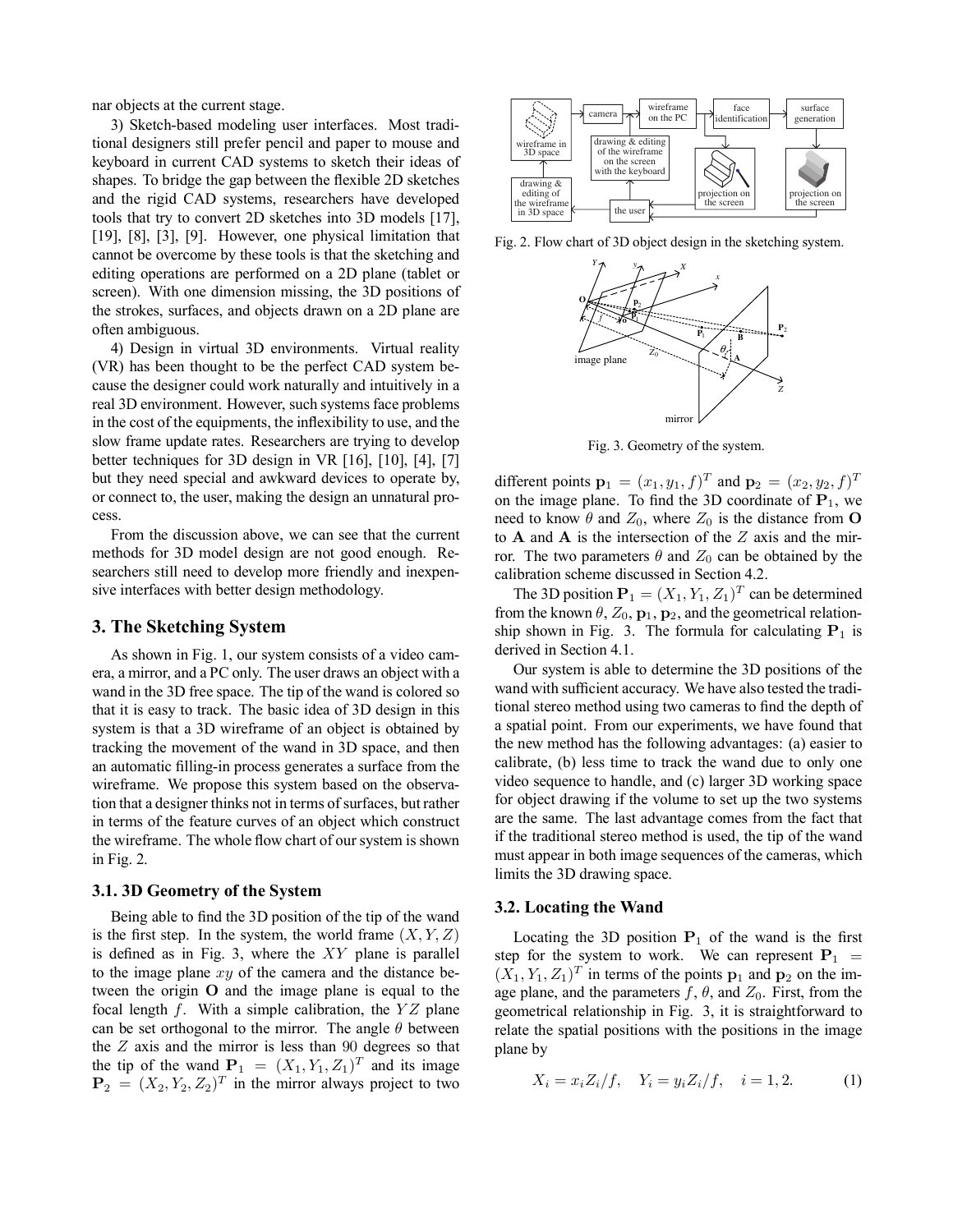

Fig. 4. Geometry of the system on the  $YZ$  plane.



Fig. 5. (a) A rectangle for calibration. (b) The rectangle in the image.

We now consider the geometry of the system on the  $YZ$ plane as shown in Fig. 4, where  $P$  and  $P'$  are the projections of  $P_1$  and  $P_2$  onto the YZ plane, respectively. Let **B** be the midpoint of  $PP'$ , and the three lines  $PQ$ ,  $P'Q'$ , and  $BC$ be perpendicular to the axis  $OZ$ . Then  $|PQ| + |P'Q'| =$  $2|\mathbf{BC}|$  and  $|\mathbf{OQ}| + |\mathbf{OQ}'| = 2|\mathbf{OC}|$ . Hence, we have

$$
Y_2 = |\mathbf{P}'\mathbf{Q}'| = 2|\mathbf{BC}| - |\mathbf{PQ}|
$$
  
=  $2H \sin \theta - y_1 Z_1/f,$  (2)

$$
Z_2 = |\mathbf{OQ}'| = 2|\mathbf{OC}| - |\mathbf{OQ}|
$$
  
= 2(Z<sub>0</sub> - H cos  $\theta$ ) - Z<sub>1</sub>. (3)

On the other hand,

$$
H = |\mathbf{AB}| = |\mathbf{PQ}| \sin \theta + |\mathbf{AQ}| \cos \theta
$$
  
=  $y_1 Z_1 \sin \theta / f - (Z_1 - Z_0) \cos \theta.$  (4)

From (1), (2), (3), and (4), we have,

$$
\frac{y_2}{f} = \frac{Y_2}{Z_2} = \frac{2H\sin\theta - y_1Z_1/f}{2(Z_0 - H\cos\theta) - Z_1}
$$

$$
= \frac{2y_1Z_1\sin^2\theta - (Z_1 - Z_0)f\sin 2\theta - y_1Z_1}{2Z_0f\sin^2\theta - y_1Z_1\sin 2\theta + Z_1f\cos 2\theta}.
$$
(5)

Finally,  $Z_1$  is obtained from (5) as

$$
Z_1 = \frac{2fZ_0 \sin \theta (y_2 \sin \theta - f \cos \theta)}{(y_1 y_2 - f^2) \sin 2\theta - f(y_1 + y_2) \cos 2\theta}.
$$
 (6)

Given (1), we immediately have the other two dimensions of  $P_1$ :  $X_1 = x_1 Z_1/f$  and  $Y_1 = y_1 Z_1/f$ . The position of the wand  $P_1$  in the 3D space is hence determined if f,  $\theta$ , and  $Z_0$  are known.

### **3.3. Calibration**

The calibration process is to find the parameters  $\theta$  and  $Z_0$ . It is reasonable to assume that the Z axis in Fig. 3 is



Fig. 6. Geometry of the  $YZ$  plane in calibration.

orthogonal to the image plane and passes through the center o of the image displayed on the screen. The focal length f can be known from the camera and is fixed in the system. To calibrate the system, we print out a rectangle (Fig.  $5(a)$ ) on a white page and place this page on the central part of the mirror with the side RS approximately parallel to the ground. This rectangle is captured by the camera and displayed on the screen as shown in Fig. 5(b). Then we adjust the position of the camera so that the point a is coincident with the image center o, the side rs is horizontal, and  $w_1 = w_2$  in the image. This simple adjustment makes the  $YZ$  plane orthogonal to the mirror. With the known lengths of the sides of the rectangle in Fig. 5(a) and h and  $w_1$  in the image, we can find  $\theta$  and  $Z_0$  from

$$
\frac{w_1}{W} = \frac{h}{H\sin\theta} = \frac{f}{Z_0 - H\cos\theta},\tag{7}
$$

which is derived from the geometry shown in Fig. 6.

### **4. Wireframe Input and Object Editing**

One difficulty to generate a wireframe of an object lies in the fact that the strokes drawn are invisible to the user. However, they are visible to the camera, and the trace of the moving wand and what has been drawn can be displayed on the screen as the feedback to the user, which can be used to guide the sketching process.

First, we propose a solution to locating the position on an unfinished wireframe in order to continue to draw. While the user moves the wand in the space, the closest point on the unfinished wireframe to the tip is computed, and a different color is shown on the screen to indicate this point. In this way, the user can find a position to draw without difficulty. When this position is found, the user presses some key to let the system know it, and then the movement of the tip is considered as a new edge of the wireframe.

Second, to distinguish a drawing stroke from nondrawing movement of the wand, we use the keyboard to let the system know when a stroke begins and ends. Besides, we have also developed a number of sketching and editing operations to facilitate object design, such as extrusion, moving, copying, rotation, and zooming. These 3D operations and gestures are summarized in Table 1. The keyboard is used to control the start and stop of a 3D gesture shown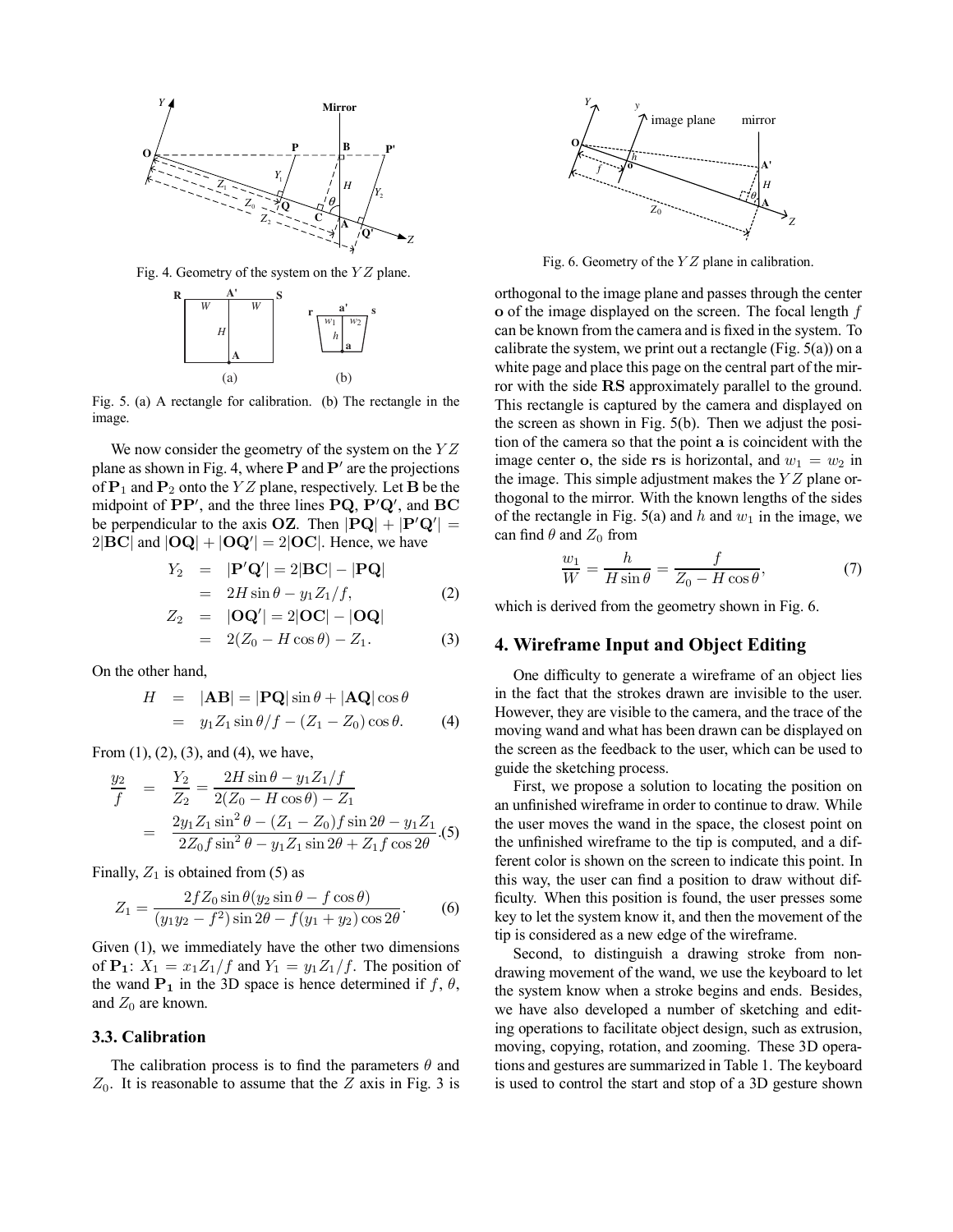| Keyboard   | Function                                   |
|------------|--------------------------------------------|
| m/r        | move/copy the selected part                |
| Left/Right | rotate along Y-axis                        |
| Up/Down    | rotate along X-axis                        |
| $+/-$      | zoom in/out                                |
| d          | mode 1: move the position of a vertex or a |
|            | control point                              |
|            | mode 2: sketch a patch by dragging a       |
|            | straight/curve edge                        |
|            | mode 3: sketch a pyramid/cone structure    |
|            | by dragging a patch                        |
|            | mode 4: sketch a rectangular/cylindrical   |
|            | volume by dragging a patch                 |
| a          | draw a straight line/curve                 |
| c/e        | mode 1: draw a circle/ellipse              |
|            | mode 2: draw a body of revolution from a   |
|            | straight/curve edge                        |
| q/w        | adjust the scaling of the selected part    |
| Z/X        | adjust the curvature of curved strokes     |
| $1 - 4$    | change editing modes                       |
| F1         | switch between the curve mode and the      |
|            | straight-line mode                         |

Table 1. Gestures and operations defined in the system.

by the movement of the wand. All the operations can be done by the wand and the keyboard, without resorting to the mouse, thus allowing a continuous design by moving the wand with one hand and hitting the keyboard with another. The system also allows the user to switch between two drawing modes: the curve mode and the straight-line mode. In the curve-mode, smooth Bezier curves are generated to fit the path of wand movement when forming the wireframe. On the other hand, in the straight-line mode, the path information is discarded and only the start and the end positions of each stroke is used to generate straight lines.

Compared with traditional sketch-based editing operations on a 2D plane, many 3D operations have their advantages. For example, if we want to draw a duct by the extrusion of a closed circle along an arbitrary open curve (see Fig. 7), a 2D system will encounter two problems: (a) whether the closed curve is a circle or ellipse and its orientation in 3D space are unclear; (b) the 3D trail of the open curve is impossible to determine. However, these problems do not exist in our system.

# **5. Surface Generation**

When we obtain the wireframe of an object in the 3D space by using the sketching scheme described in the previous section, the next step is to generate the 3D surface from the wireframe to finally reconstruct the object. Surface generation can be divided into two steps. The first is to identify all the faces, i.e., the circuits in the wireframe which represent patches constituting the whole surface, and the second



Fig. 7. Extrusion of the circle along the curve.

step is to generate these patches, either planar or curved, from their boundaries.

### **5.1. Face Identification**

Given a wireframe, before filling in it with surface patches, we have to identify the circuits that represent these patches (faces). Since the wireframe may represent a manifold or non-manifold solid, a sheet of surface, or the combination of them, with or without holes, identifying the faces is not a trivial problem due to the combinatorial explosion in the number of circuits in the wireframe [13], [14], [15]. To solve this problem, we use the algorithm proposed in [15] to detect the faces of a wireframe. In our interactive system, the user can also select the edges of a face for face identification manually, which can help fix wrongly detected faces by the algorithm occasionally.

### **5.2. Planar Surface Generation**

An object may have many planar faces. In the system, a straight line replaces a stroke in the straight-line mode. It is reasonable to consider that a face is planar if all its edges are straight lines. However, for a planar face with more than three vertices, it is not likely for all the vertices to be located exactly on a plane in 3D space due to the inaccuracy of the measurement and the input during the sketching process. Filling in these circuits with triangular patches will make the object distorted. In order to solve this problem, we propose an automatic line drawing correction algorithm to deal with this problem.

After face identification from a (partial) wireframe, we know the circuits representing planar faces. From the vertices of these circuits, a fitting algorithm is used to find a set of planes that best fit these planar circuits. We represent a plane passing through face  $j$  by its normal vector  $f_i = (a_i, b_i, c_i)^T$  and a scale  $d_i$ . Then, any vertex  $\mathbf{v} = (x, y, z)^T$  on this plane satisfies the linear equation:  $a_j x + b_j y + c_j z - d_j = 0$  or  $\mathbf{v}^T \mathbf{f}_j = d_j$ .

We hope that for each identified face, the corrected positions of its vertices should be as close to the fitting plane as possible. Besides, for each vertex, its corrected position should not deviate too much from its initial position. Let  $V_i$ be the set of the vertices of face  $j$ . The objective function to be minimized is defined as follows:

$$
Q(\mathbf{v}_1, \mathbf{v}_2, \cdots, \mathbf{v}_N, \mathbf{f}_1, \mathbf{f}_2, \cdots, \mathbf{f}_M, d_1, d_2, \cdots, d_M) =
$$
  

$$
\sum_{i=1}^N \|\mathbf{v}_i - \mathbf{v}'_i\|^2 + \beta \sum_{j=1}^M \sum_{i \in \mathcal{V}_j} \frac{\|\mathbf{v}_i^T \mathbf{f}_j - d_j\|^2}{\|\mathbf{f}_j\|^2}, \quad (8)
$$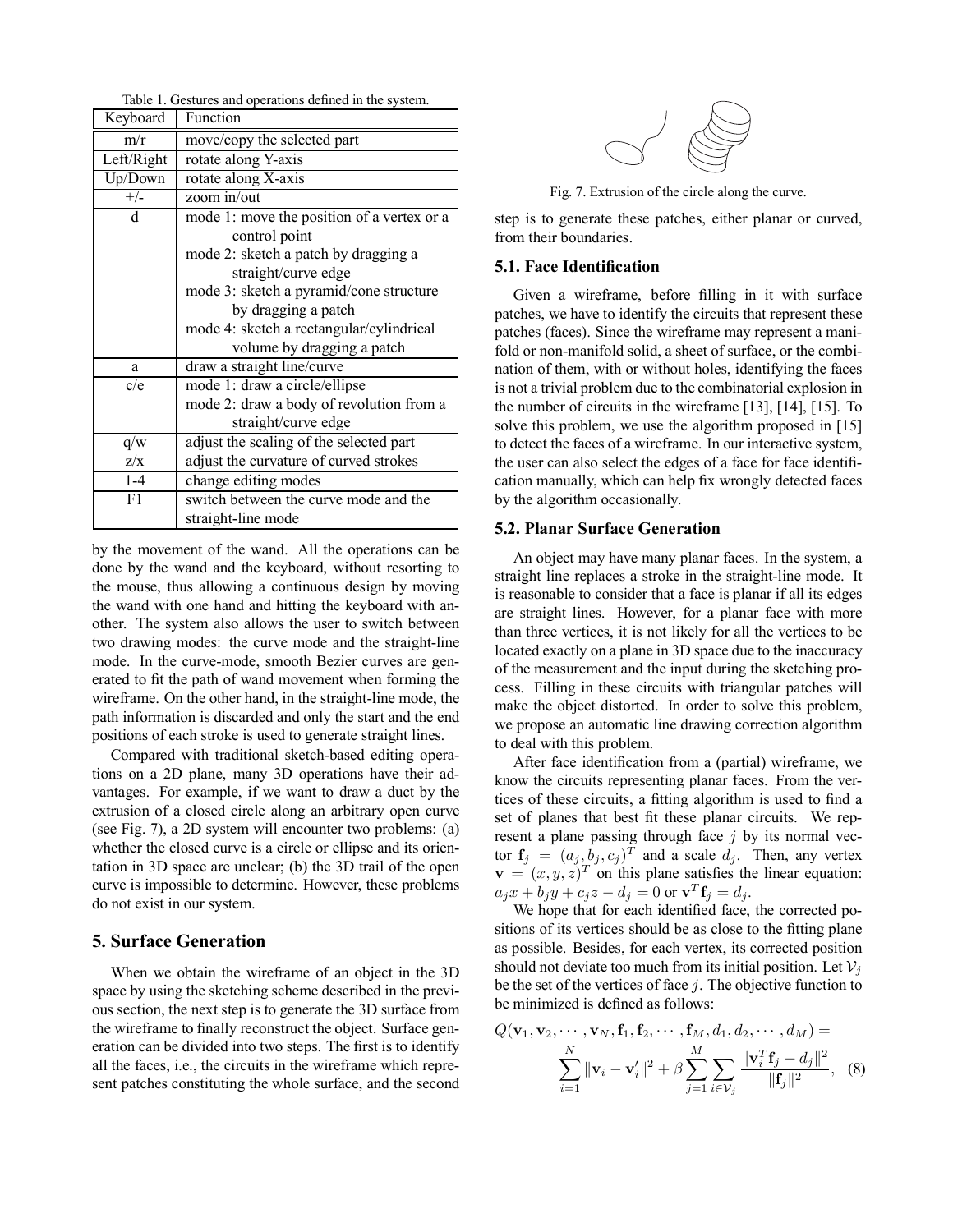where  $\mathbf{v}_1, \mathbf{v}_2, \cdots, \mathbf{v}_N$  are the corrected positions of N vertices;  $(f_1, d_1)$ ,  $(f_2, d_2)$ ,  $\cdots$ ,  $(f_M, d_M)$  are the parameters of M planar faces;  $\mathbf{v}'_1, \mathbf{v}'_2, \cdots, \mathbf{v}'_N$  are the positions of the N vertices in the original sketching;  $\beta$  is a weighting factor. The goal of the optimization is to find the corrected positions  $\mathbf{v}_i$ ,  $i = 1, 2, \cdots, N$ , and the fitting planes  $(\mathbf{f}_i, d_i)$ ,  $j = 1, 2, \cdots, M$ , such that Q is minimized.

We solve this optimization problem in an iterative way. Let the set of  $v_i$ ,  $i = 1, 2, \dots, N$ , the set of  $f_j$ ,  $j =$  $1, 2, \cdots, M$ , and the set of  $d_i$ ,  $j = 1, 2, \cdots, M$  be  $V =$  $\{v_i\}_{i=1}^N$ ,  $F = \{f_j\}_{j=1}^M$ , and  $D = \{d_j\}_{j=1}^M$ , respectively. Also let  $V^n = {\mathbf{v}_i^n}_{i=1}^N$ ,  $F^n = {\mathbf{f}_j^n}_{j=1}^M$ , and  $D^n =$  $\{d_j^n\}_{j=1}^M$  be the optimization results after the *n*th iteration. The optimization problem is divided into two iterative minimization steps, and a closed-form solution can be achieved in each step.

Step 1: Face fitting.

$$
(F^{n+1}, D^{n+1}) = \arg \min_{F,D} Q(V^n, F, D). \tag{9}
$$

Step 2: Vertex correction.

$$
V^0 = \{ \mathbf{v}'_i \}_{i=1}^N, \tag{10}
$$

$$
V^{n+1} = \arg\min_{V} Q(V, F^{n+1}, D^{n+1}). \tag{11}
$$

In Step 1, we do the plane fitting on all the identified planar faces using the updated positions of the vertices obtained in the previous iteration. The optimal fitting is obtained as follows. First, by solving  $\frac{\partial Q}{\partial d_j} = 0$ , we have

$$
d_j = \frac{1}{|\mathcal{V}_j|} \sum_{i \in \mathcal{V}_j} \mathbf{v}_i^T \mathbf{f}_j, \quad j = 1, 2, \cdots, M. \tag{12}
$$

Substituting (12) into (8), after some algebraic manipulation, we can transform the problem in (9) into the problem of minimizing the Rayleigh quotient  $\frac{f_j^T S_j f_j}{f_j^T f_k}$  $\frac{\sigma_j \mathbf{1}_j}{\mathbf{f}_j^T \mathbf{f}_j}$  with respect to each  $f_j$ ,  $j = 1, 2, \dots, M$ , where  $S_j = \frac{1}{L} \sum_{\mathbf{W}} (x_j - \overline{\mathbf{x}})^2 (y_j - \overline{\mathbf{x}})^T$  is the covariance matrix  $\frac{1}{|V_j|} \sum_{i \in V_j} (\mathbf{v}_i - \overline{\mathbf{v}}_j)(\mathbf{v}_i - \overline{\mathbf{v}}_j)^T$  is the covariance matrix, and  $\overline{\mathbf{v}}_j = \frac{1}{|\mathcal{V}_j|} \sum_{i \in \mathcal{V}_j} \mathbf{v}_i$ . Furthermore, minimizing  $\frac{\mathbf{f}_j^T \mathbf{S}_j \mathbf{f}_j}{\mathbf{f}_j^T \mathbf{f}_j}$  $\mathbf{f}_j^T \mathbf{f}_j$ can be reduced to the following eigen-problem:

$$
\mathbf{S}_{j}\mathbf{f}_{j} = \lambda_{j,min}\mathbf{f}_{j}, \quad j = 1, 2, \cdots, M,
$$
 (13)

with  $f_i$  being the eigen vector corresponding to the minimum eigen value  $\lambda_{j,min}$  of  $S_j$ . From (12) and (13), we can obtain the closed-form solution  $f_j^{n+1}$  and  $d_j^{n+1}$ ,  $j =$  $1, 2, \cdots, M$ , in terms of  $\mathbf{v}_i^n$ ,  $i = 1, 2, \cdots, N$ .

Step 2 is done by minimizing  $Q$ , given the fitting planes obtained in Step 1. From  $\frac{\partial Q}{\partial \mathbf{v}_i} = \mathbf{0}, i = 1, 2, \cdots, N$ , we have

$$
\frac{\partial Q}{\partial \mathbf{v}_i} = 2(\mathbf{v}_i - \mathbf{v}'_i) + 2\beta \sum_{j \in \mathcal{F}_i} \frac{(\mathbf{v}_i^T \mathbf{f}_j - d_j) \mathbf{f}_j}{\|\mathbf{f}_j\|^2} = \mathbf{0}, \quad (14)
$$

where  $\mathcal{F}_i$  is the set of the faces containing vertex i.

The closed form solution to (14) results in the following equation for computing  $\mathbf{v}_i^{n+1}$ :

$$
\mathbf{v}_{i}^{n+1} = (\mathbf{R}^{n+1})^{-1} \hat{\mathbf{v}}_{i}^{n+1}, \quad i = 1, 2, \cdots, N,
$$
 (15)

where

$$
\mathbf{R}^{n+1} = \mathbf{I} + \beta \sum_{j \in \mathcal{F}_i} \frac{\mathbf{f}_j^{n+1} \mathbf{f}_j^{n+1}}{\|\mathbf{f}_j^{n+1}\|^2},
$$
 (16)

$$
\hat{\mathbf{v}}_i^{n+1} = \mathbf{v}_i' + \beta \sum_{j \in \mathcal{F}_i} \frac{d_j^{n+1} \mathbf{f}_j^{n+1}}{\|\mathbf{f}_j^{n+1}\|^2}.
$$
 (17)

Our experiments have shown that the algorithm is effective and converges quickly within several iterations.

#### **5.3. Smooth Curved Surface Generation**

After a curved stroke is finished, we use a Bezier curve to approximate it to obtain a smooth curve. After we have a (partial) wireframe with identified faces (circuits) and curves represented by Bezier curves, we fill in the circuits denoting curved faces with smooth surface patches. Bilinearly blended Coons patches [6] are used to do it.

### **6. Experiments**

In this section, we show a number of examples to demonstrate the performance of our system. Our system is implemented using Visual C++, running on a PC with 3.4 GHz Pentium IV CPU. The parameter  $\beta$  in (8) is chosen to be 10. Our experiments show that the system is insensitive to the parameters; very similar results are obtained when  $\beta$ changes in [5, 20]. The wand tracking and display module work in real time at a rate of 10 frames per second. The system can track the moving of the wand at a maximum speed of about one meter per second. A new user usually needs to take two or three hours of training to get adapted to simultaneous keyboard and wand operation in the system. In our system, strokes are preprocessed and the displayed wireframes are composed of straight lines and smooth curves. The jittering of the strokes by natural hand tremor is smoothed.

Fig. 8 shows a set of wireframes created with our system. For each wireframe in the first column, we give the corrected wireframes in the second column and the 3D reconstruction result displayed in two views in the third and fourth columns. The results show that the correction step (Section 6.2) is effective and the faces of the reconstructed objects are planar.

Figs. 9 shows a set of more complex objects that include strokes of both straight-lines and curves. We can see that our system can handle complex wireframes sketched in the air and generate expected 3D objects.

The time used for the face identification and the generation of planar and curved surfaces of a scene is between 3 and 19 seconds, depending on the complexity of the scene.